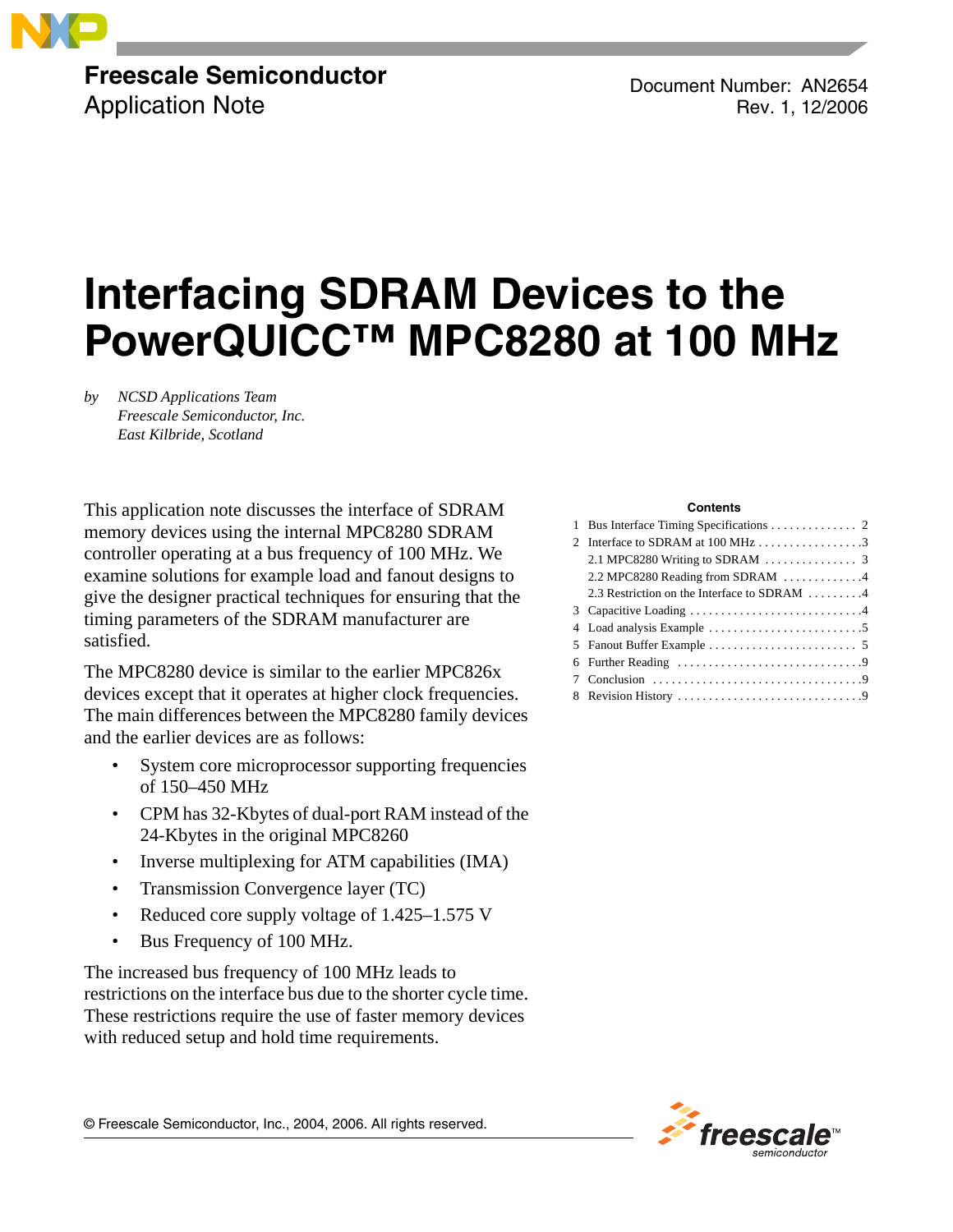

**Bus Interface Timing Specifications**

### **1 Bus Interface Timing Specifications**

[Figure 1](#page-1-0) shows the interaction of several 60x bus interface signals. [Table 1](#page-1-1) and [Table 2](#page-2-0) list the timing parameters for the 60x bus interface operating at 100 MHz.



**Table 1. AC Characteristics for SIU Inputs<sup>1</sup>**

<span id="page-1-1"></span><span id="page-1-0"></span>

| Spec_num (Max/Min) | <b>Characteristics</b>                         | <b>Maximum</b><br>Delay (ns) | <b>Minimum</b><br>Delay (ns) |
|--------------------|------------------------------------------------|------------------------------|------------------------------|
|                    |                                                | <b>100 MHz</b>               | <b>100 MHz</b>               |
| sp11/sp10          | AACK/ARTRY/TA/TS/DBG/BG/BR                     | 3.5                          | 0.5                          |
| sp12/sp10          | Data bus in normal mode                        | 3.5                          | 0.5                          |
| sp13/sp10          | Data bus in ECC and PARITY modes               | 3.5                          | 0.5                          |
| sp13a/sp10         | Pipeline mode-Data bus in ECC and PARITY modes | 2.5                          | 0.5                          |
| sp14/sp10          | DP pins                                        | 3.5                          | 0.5                          |
| sp14a/sp10         | Pipeline mode-DP pins                          | 2.5                          | 0.5                          |
| sp15/sp10          | All other pins                                 | 3.5                          | 0.5                          |

<sup>1</sup> Input specifications are measured from the 50 percent level of the signal to the 50 percent level of the rising edge of CLKIN. Timings are measured at the pin.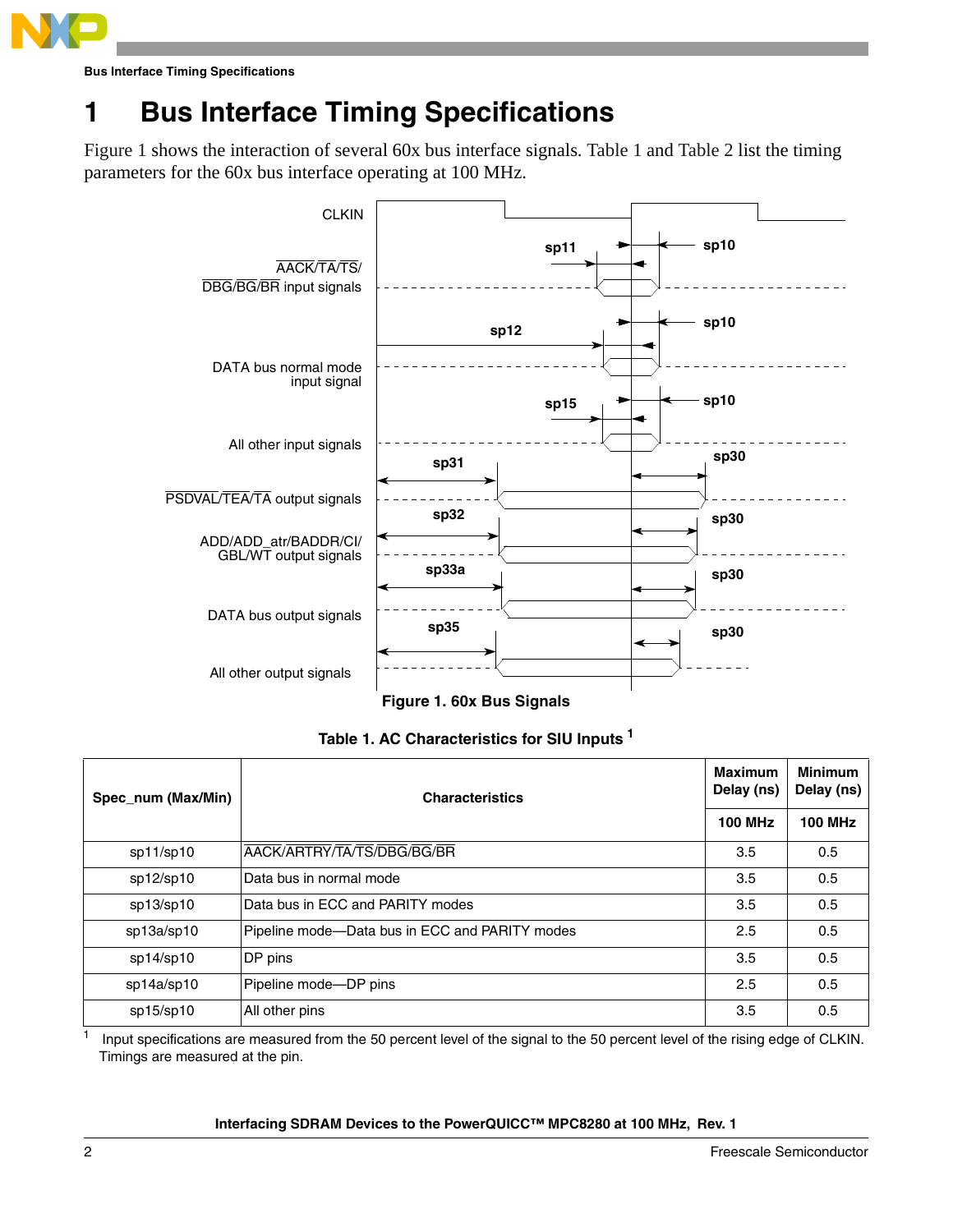



<span id="page-2-0"></span>

| Spec_num (Max/Min) | <b>Characteristics</b>      |                | <b>Minimum</b><br>Delay (ns) |
|--------------------|-----------------------------|----------------|------------------------------|
|                    |                             | <b>100 MHz</b> | <b>100 MHz</b>               |
| sp31/sp30          | <b>PSDVAL/TEA/TA</b>        | 5.5            |                              |
| sp32/sp30          | ADD/ADD_atr/DADDR/CI/GBL/WT | 5.5            |                              |
| sp33a/sp30         | Data bus <sup>2</sup>       | 5.5            | 0.7                          |
| sp33b/sp30         | <b>DP</b>                   | 6.5            |                              |
| sp34/sp30          | memc signals/ALE            | 5.5            |                              |
| sp35/sp30          | All other signals           | 5.5            |                              |
| sp35a/sp30         | AP                          | 7              |                              |

#### **Table 2. AC Characteristics for SIU Outputs<sup>1</sup>**

Input specifications are measured from the 50 percent level of the signal to the 50 percent level of the rising edge of CLKIN. Timings are measured at the pin.

 $2\degree$  To achieve 1 ns of hold time at 66.67/83.33/100 MHz, a minimum loading of 20 pF is required.

Activating the data pipeline mode by setting BRx[DR] in the memory controller improves the AC timing because data beat accesses to memory controller address spaces are delayed by one cycle.With this mode enabled, the output timing for the data bus and DP pins is the same as the timing for a normal bus.

## **2 Interface to SDRAM at 100 MHz**

The internal MPC8280 SDRAM controller provides a glueless interface to standard SDRAM devices and DIMM modules. The electrical specification for standard SDRAM devices shows the following timings:

- For inputs, the setup time for address, data,  $\overline{CS}$ ,  $\overline{RAS}$ ,  $\overline{CAS}$ ,  $\overline{W}$ ,  $\overline{DQM}$  is 1.5 ns minimum.
- Hold time for all signals is 0.8 ns.
- For outputs, the data output hold time is a minimum of 3 ns for normal loads and 1.8 ns for low loads.

### **2.1 MPC8280 Writing to SDRAM**

At a bus frequency of 100 MHz, the cycle time is 10 ns. When the MPC8280 writes to the SDRAM, the address and address attributes are valid at a maximum 5.5 ns (sp32/sp30) after a rising clock edge. The SDRAM requires a minimum 1.5 ns of setup time before the next rising edge. Therefore, this allows 10–5.5–1.5 = 3 ns for clock skew and track delay in the interface. The MPC8280 outputs the data at a maximum of 5.5 ns (sp33a/sp30) after a rising clock edge, and the SDRAM requires a minimum setup time of only 1.5 ns for data. This allows  $10-5.5-1.5 = 3$  ns for clock skew and track delay. The MPC8280 maintains the data for 0.7 ns after the clock edge or for 1 ns after the clock edge if the load is greater than 20 pF. The SDRAM device requires a hold time of 0.8 ns, so if the load on the data bus is greater than 20 pF, there is a margin of 0.2 ns. The MPC8280 control signals are held for 1 ns. The SDRAM device requires only 0.8 ns, so there is a margin of 0.2 ns.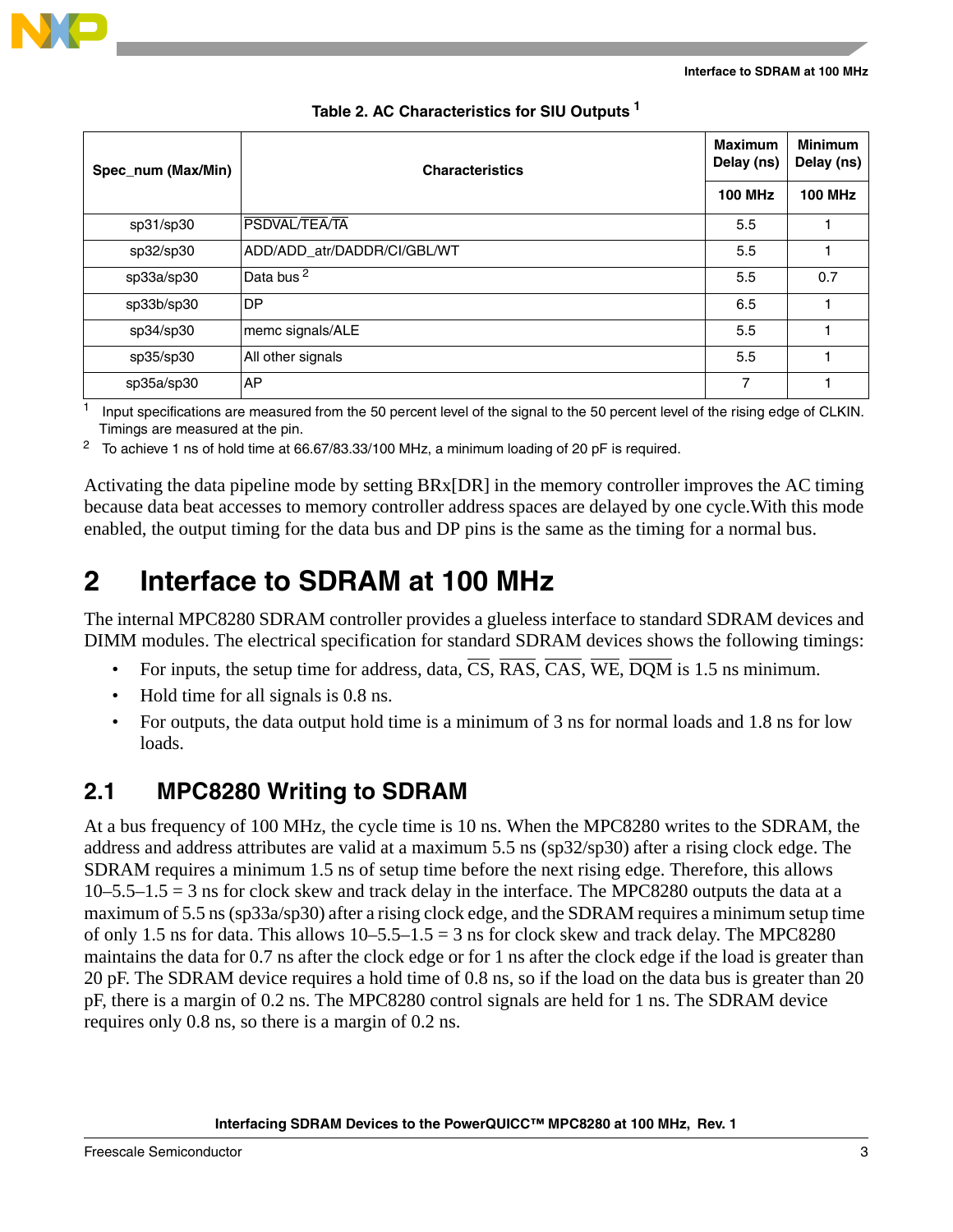

**Capacitive Loading**

### **2.2 MPC8280 Reading from SDRAM**

During a read cycle from the MPC8280 to the SDRAM, the address and address attributes are valid at a maximum of 5.5 ns (sp32/sp30) after a rising clock edge. The SDRAM requires a minimum of 1.5 ns of setup time before the next rising edge. This allows  $10-5.5-1.5 = 3$  ns for clock skew and track delay. The SDRAM outputs the required data at a maximum of 5.4 ns after the rising clock edge for a PC133 SDRAM with a CAS latency of 3. The MPC8280 requires 3.5 ns (sp12/sp10) for setup time. Therefore, this leaves 10–5.4–3.5 = 1.1 ns for clock skew and track delay. The SDRAM maintains the data for 3 ns for normal load but only 1.8 ns for low loads. The MPC8280 requires a hold time of only 0.5 ns. Therefore even with a low load there is a margin of 1.8–0.5 = 1.3 ns. The MPC8280 control signals are held for 1 ns. The SDRAM device requires only 0.8 ns. Therefore, there is a margin of 0.2 ns for track delay and clock skew.

### **2.3 Restriction on the Interface to SDRAM**

The preceding timing analysis shows that for an ideal situation with zero clock skew between the MPC8280 and the SDRAM, the timing requirements are all met if the load on the signals is greater than 20pF. The margin is small at 0.2 ns but assumes a PCB track delay of approx 0.1 ns per inch, allowing for for track lengths of up to two inches (5 cm). In a real design, clock skew is present between the MPC8280 and the SDRAM, which negatively affects the margins. However, there are longer track lengths, which have a positive effect by increasing the signal delay.

For a system with a clock driver with a 0.1 ns skew between the SDRAM clock and the MPC8280 clock and an equal track length between the clock driver and the MPC8280 and the clock driver and the SDRAM, there is still a margin of 0.1 ns in the interface. The longer tracks between the MPC8280 and the SDRAM add more margin to both the read and write cycles. For details on implementing clock skew and track delay into a design, refer to the Freescale white paper entitled *Timing Considerations when Interfacing the PowerQUICC II to SDRAM* (MPC826XSDRAMWP).

## **3 Capacitive Loading**

Because the MPC8280 can have a glueless interface to SDRAM at 100 MHz if the loading on the SDRAM interface signals is greater than 20pF, it is important to consider the total load on each signal:

- Address, data, and DQM. These signals are shared between the SDRAM and flash memory, so the load of both devices must be included. The flash memory may not use all the address, data, and DQM signals
- $\overline{RAS}$ . This signal is multiplexed with the output enable signal for flash memory, so the load of both types of device must be added.
- CAS, WE. These signals are used only by the SDRAM devices, so only the load of these devices must be considered.
- CS. This signal can be unique for each device, so additional capacitive load or buffer delay may be required on this signal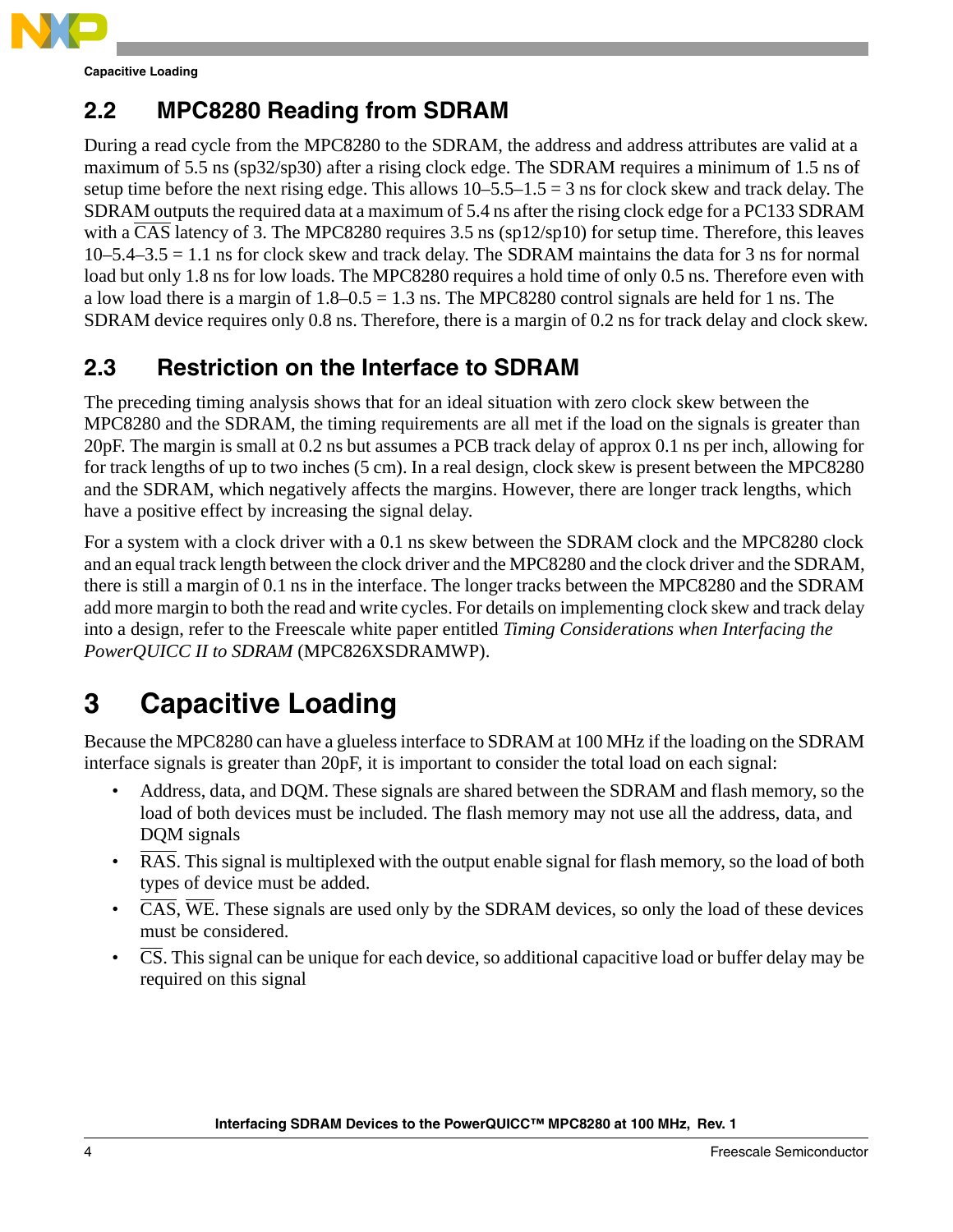### **4 Load analysis Example**

To achieve the 1 ns hold time specification on the MPC8280, it must have a minimum of a 20 pF load on the interface signals. If we consider a typical SDRAM DIMM module of 32 Mbyte, 64 Mbyte, or 128 Mbyte, the published capacitive loading for this module is as follows:

- A[0:11], control signals MIN 10pF
- DQ MIN 8pF
- $\cdot$  CS MIN 5pF
- DQM MIN 10pF

A typical DIMM socket has a capacitive load of around 2 pF. PCB trace capacitance is typically around 1.2 pF per inch with a transmission line propagation delay of 0.1 ns per inch. Therefore, with this module (apart from the  $\overline{CS}$  line), there is a minimum load of 10 pF before any trace capacitance is included. Large boards can have PCB traces of 10–12 inches (25–30 cm), which can add at least another 10 pF load to each signal, thus ensuring that the 20 pF load requirement is met.

### **5 Fanout Buffer Example**

[Figure 2](#page-4-0) shows an example of an SDRAM configuration consisting of a 100 MHz oscillator input into a fanout buffer that fans the clock into four discrete SDRAM devices as well as the MPC8280.



<span id="page-4-0"></span>**Figure 2. Example Fanout Buffer**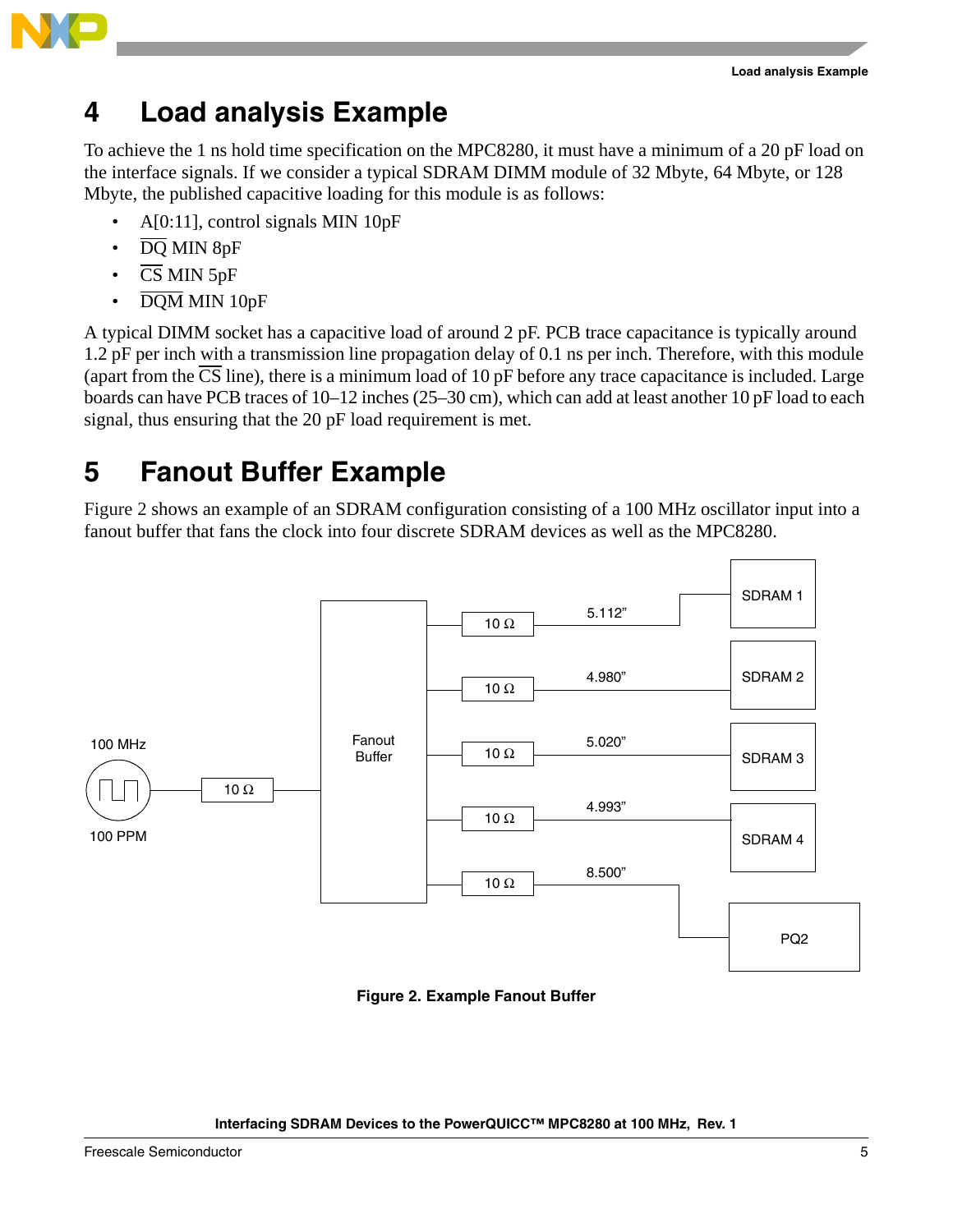

#### **Fanout Buffer Example**

This example uses a Pericom PI49FCT32805Q fanout buffer and Micron MT48LC32M16A2 SDRAMs. The Pericom data sheet states that skew between outputs is 270 ps. Here, the maximum trace length from the fanout buffer to a device is 5.116 inches, and minimum trace length is 4.014 inches (1.102 inches difference). We calculate propagation delays based upon the estimate that on an FR4 PCB the flight time is a minimum 140 ps per inch and maximum of 192 ps per inch. See [Table 3.](#page-5-1)

<span id="page-5-1"></span>

|                    | Length (Inches) | Min (ns) | Max (ns) |
|--------------------|-----------------|----------|----------|
| SDRAM <sub>1</sub> | 5.112           | 0.716    | 0.982    |
| SDRAM 2            | 4.980           | 0.697    | 0.956    |
| SDRAM <sub>3</sub> | 5.020           | 0.703    | 0.964    |
| SDRAM 4            | 4.993           | 0.699    | 0.959    |
| PowerQUICC II      | 8.500           | 1.190    | 1.632    |

#### **Table 3. Trace Lengths and Propagation Delays**

Using the SDRAM and fanout buffer data sheets, timing analysis for setting up SDRAM for a write produces the results shown in [Table 4](#page-5-0) (in nanoseconds).

<span id="page-5-0"></span>

| 9.990   | Clock period $(100 \text{ MHz} + 100 \text{ ppm})$ |
|---------|----------------------------------------------------|
| (0.150) | Jitter                                             |
| (0.270) | Fanout buffer clock skew                           |
| (5.500) | PQ2 max clock to out                               |
| (1.500) | SDRAM setup                                        |
| 0.697   | Min trace propagation CLK to SDRAM                 |
| (1.632) | Max trace propagation CLK to PQ2                   |
| 1.635   |                                                    |

#### **Table 4. SDRAM Write Setup**

Assuming 20pF of loading on the data bus, we achieve 1 ns of MPC8280 hold (sp30 in the MPC8280 hardware specification). The SDRAM data sheet specifies SDRAM hold at 0.8 ns and SDRAM max clock-to-out at 5.4 ns. See [Table 5.](#page-5-2)

#### **Table 5. SDRAM Write Hold**

<span id="page-5-2"></span>

| 1.000   | PQ2 min output hold (sp30)         |
|---------|------------------------------------|
| (0.270) | Fanout buffer clock skew           |
| (0.982) | Max trace propagation CLK to SDRAM |
| 1.190   | Min trace propagation CLK to PQ2   |
| (0.800) | <b>SDRAM</b> hold                  |
| 0.138   |                                    |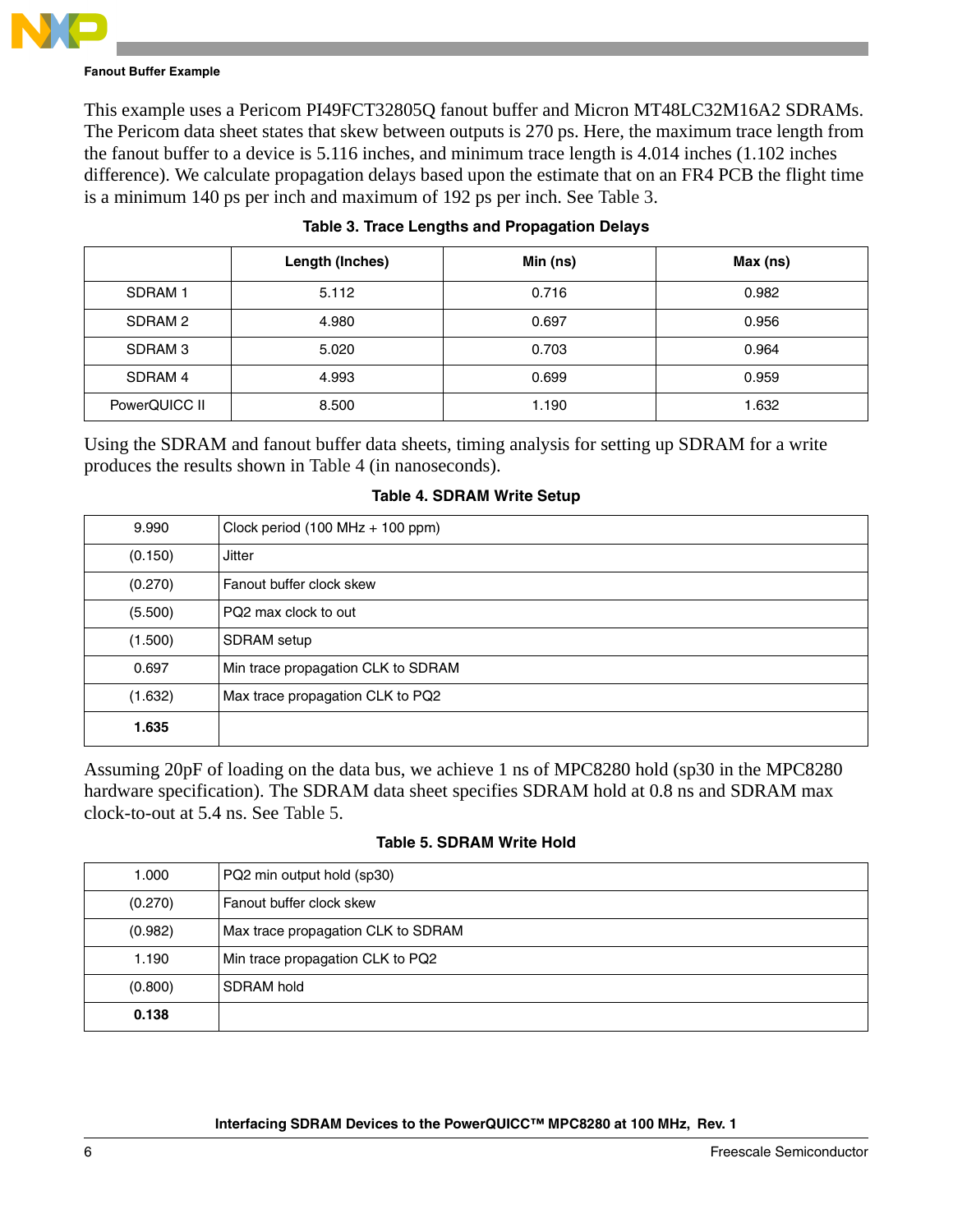

<span id="page-6-0"></span>For an SDRAM read, [Table 6](#page-6-0) and [Table 7](#page-6-1) show the resulting margins for SDRAM setup and hold.

#### **Table 6. SDRAM Read Setup**

| 9.990   | Clock period $(100 \text{ MHz} + 100 \text{ ppm})$ |
|---------|----------------------------------------------------|
| (0.150) | Jitter                                             |
| (0.270) | Fanout buffer clock skew                           |
| (5.400) | SDRAM max clock to out                             |
| (3.500) | PQ2 setup                                          |
| (0.982) | Max trace propagation CLK to SDRAM                 |
| 1.190   | Min trace propagation CLK to PQ2                   |
| 0.878   |                                                    |

#### **Table 7. SDRAM Read Hold**

<span id="page-6-1"></span>

| 1.800   | SDRAM min clock-to-out             |
|---------|------------------------------------|
| (0.270) | Fanout buffer clock skew           |
| 0.956   | Min trace propagation CLK to SDRAM |
| (1.632) | Max trace propagation CLK to PQ2   |
| (0.800) | PQ2 hold                           |
| 0.054   |                                    |

This example shows a positive timing margin for both setup and hold in all test cases. Additionally, depending upon the amount of detail desired, we can also account for slicing skew (that is, ViH and ViL differences on the SDRAM and MPC8280). To meet SDRAM write hold timing requirements, the trace to the processor must be approximately two inches longer than the average trace length to the SDRAM devices. We can estimate the maximum possible trace length for the preceding example in order to meet timing requirements. A clock length of 8.5 inches to SDRAM gives us the propagation delays and timing shown in [Table 8](#page-6-2) through [Table 12.](#page-7-0)

#### **Table 8. Maximum Trace Lengths and Propagation Delays**

<span id="page-6-2"></span>

|                    | Length (Inches) | Min (ns) | Max (ns) |
|--------------------|-----------------|----------|----------|
| SDRAM <sub>1</sub> | 8.500           | 1.190    | 1.632    |
| SDRAM 2            | 8.500           | 1.190    | 1.632    |
| SDRAM <sub>3</sub> | 8.500           | 1.190    | 1.632    |
| SDRAM 4            | 8.500           | 1.190    | 1.632    |
| PQ <sub>2</sub>    | 12.302          | 1.722    | 2.362    |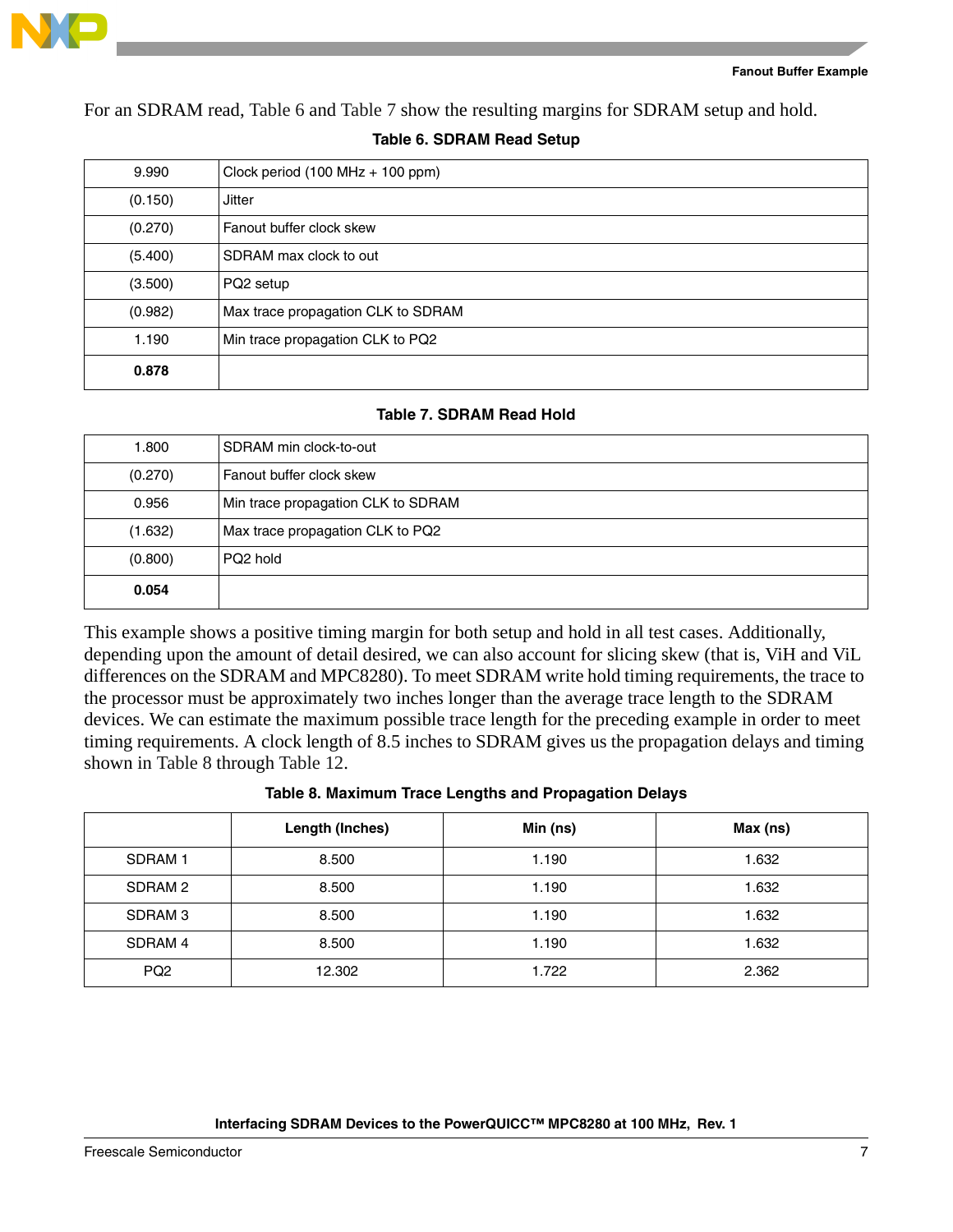

**Fanout Buffer Example**

#### **Table 9. Maximum Trace Write Setup**

| 9.990   | Clock period $(100 \text{ MHz} + 100 \text{ ppm})$ |
|---------|----------------------------------------------------|
| (0.150) | Jitter                                             |
| (0.270) | Fanout buffer clock skew                           |
| (5.500) | PQ2 max clock to out                               |
| (1.500) | <b>SDRAM</b> setup                                 |
| 1.190   | Min trace propagation CLK to SDRAM                 |
| (2.362) | Max trace propagation CLK to PQ2                   |
| 1.398   |                                                    |

#### **Table 10. Maximum Trace Write Hold**

| 1.000   | PQ2 min output hold (sp30)         |
|---------|------------------------------------|
| (0.270) | Fanout buffer clock skew           |
| (1.632) | Max trace propagation CLK to SDRAM |
| 1.722   | Min trace propagation CLK to PQ2   |
| (0.800) | SDRAM hold                         |
| 0.020   |                                    |

#### **Table 11. Maximum Trace Read Setup**

| 9.990   | Clock period $(100 MHz + 100 ppm)$ |
|---------|------------------------------------|
| (0.150) | Jitter                             |
| (0.270) | Fanout buffer clock skew           |
| (5.400) | SDRAM max clock to out             |
| (3.500) | PQ2 setup                          |
| (1.632) | Max trace propagation CLK to SDRAM |
| 1.722   | Min trace propagation CLK to PQ2   |
| 0.760   |                                    |

#### **Table 12. Maximum Trace Read Hold**

<span id="page-7-0"></span>

| 1.800   | SDRAM min clock-to-out             |  |  |
|---------|------------------------------------|--|--|
| (0.270) | Fanout buffer clock skew           |  |  |
| 1.632   | Min trace propagation CLK to SDRAM |  |  |
| (2.362) | Max trace propagation CLK to PQ2   |  |  |
| (0.800) | PQ2 hold                           |  |  |
| 0.000   |                                    |  |  |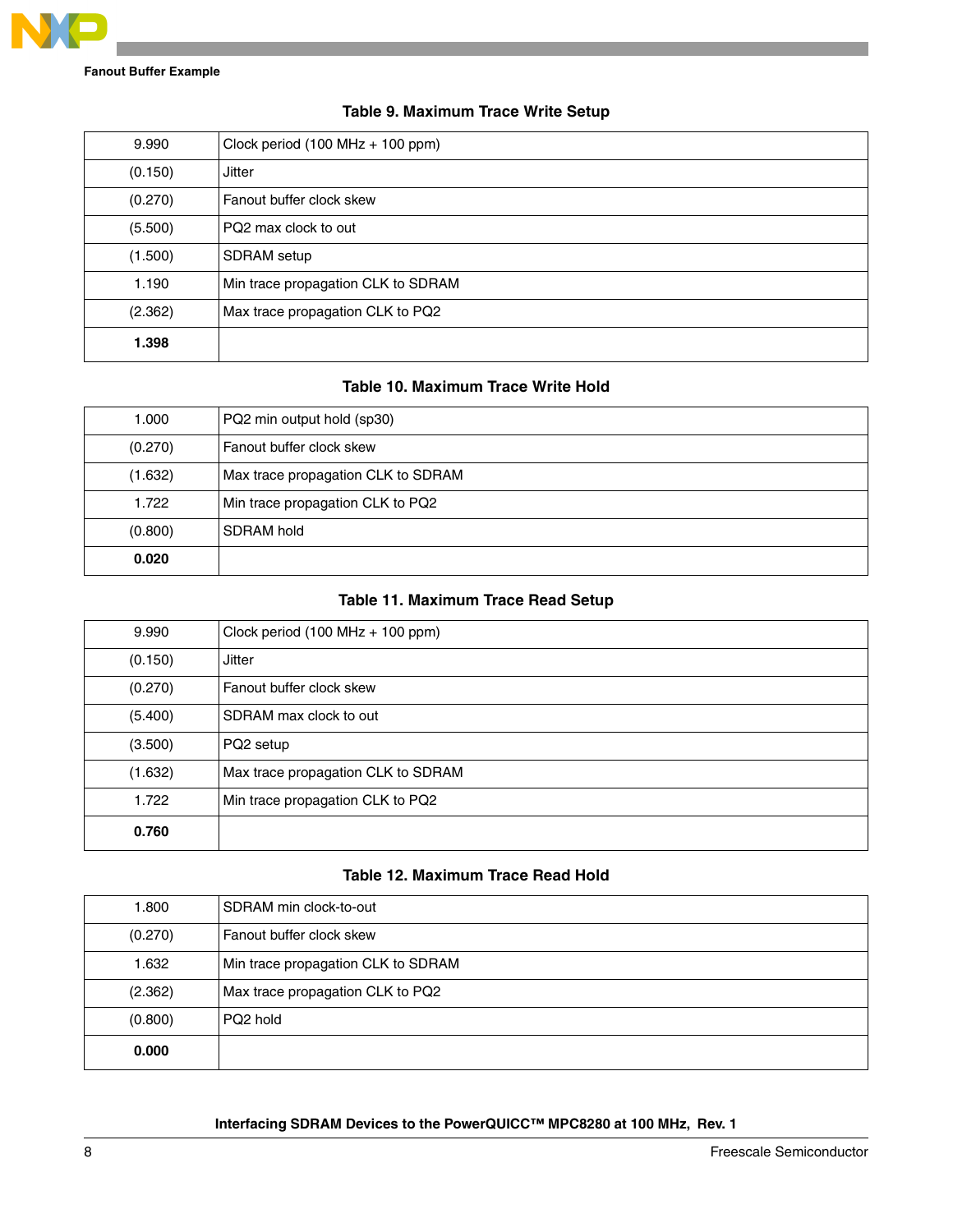



As this example shows, it is the hold time that gives the most difficulty. Although 8.5 inches is the maximum length with which we can easily meet timing, longer lengths may be possible with attention to buffer skew, jitter, clock accuracy, and flight times through the actual laid out/routed PCB.

## **6 Further Reading**

The following documents are all available at the Freescale web site listed on the back cover of this document:

- *MPC8260 PowerQUICC™ II Family Reference Manual* (MPC8260UM)
- *MPC8260 PowerQUICC™ II Design Checklist* (AN2290)
- *MPC8260 SDRAM Timing Diagram* (AN2178)
- *MPC826x Timing When Interfacing PQII to SDRAM* (MPC826XSDRAMWP)
- *MPC8260 PowerQUICC™ II Family Device Errata* (MPC8260CE)
- *MPC8260A HiP4 Family Hardware Specifications* (MPC8260AEC)

## **7 Conclusion**

The analysis in this document demonstrates that with careful design practice the MPC8280 has a glueless interface to standard SDRAM memory devices operating with bus frequencies up to and including 100 MHz. The main design consideration is to ensure that the MPC8280 data bus is loaded with a minimum of 20 pF on all signals. With this loading, the interface meets the min/max specification for both the MPC8280 and typical SDRAM devices, with an additional timing margin for clock skew and track delay.

## **8 Revision History**

<span id="page-8-0"></span>[Table 13](#page-8-0) provides a revision history for this application note.

| Rev.<br><b>Number</b> | <b>Date</b> | <b>Substantive Change(s)</b>                                                                         |
|-----------------------|-------------|------------------------------------------------------------------------------------------------------|
| 0                     | 2/2004      | Initial release.                                                                                     |
|                       | 12/2006     | • Updated Figure 1.<br>. Updated and extended the fanout buffer example, adding Tables 3 through 12. |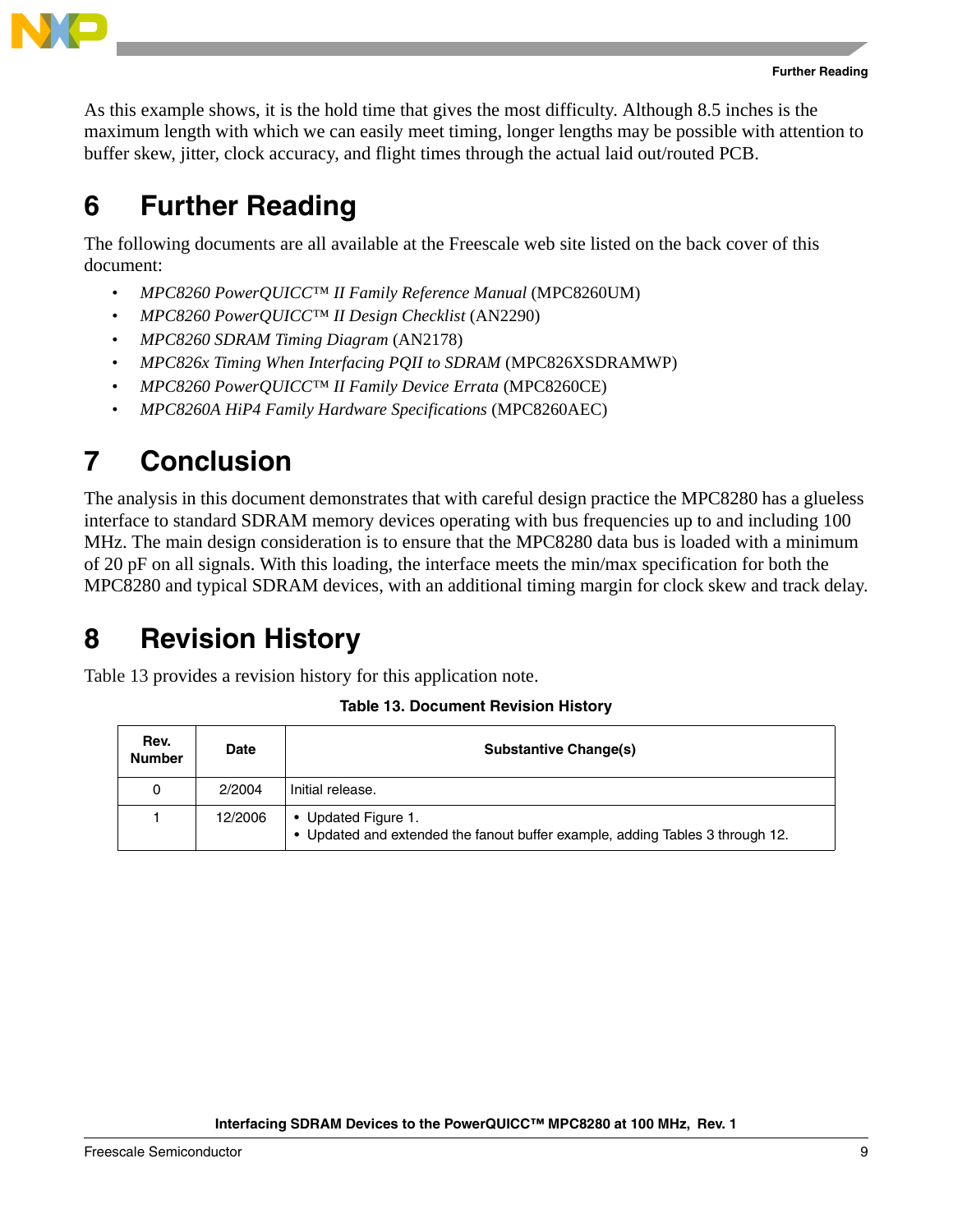

**Revision History**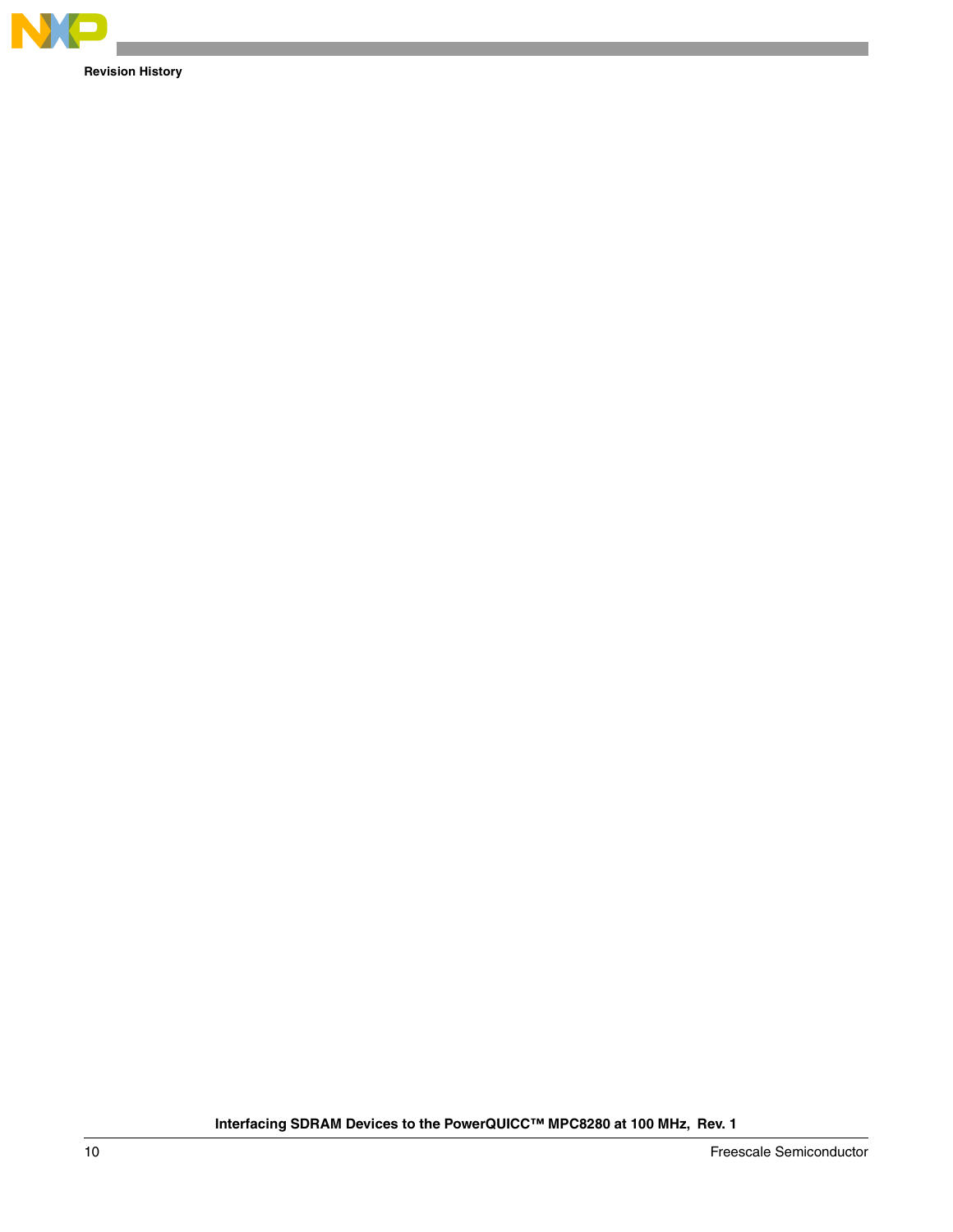

**Revision History**